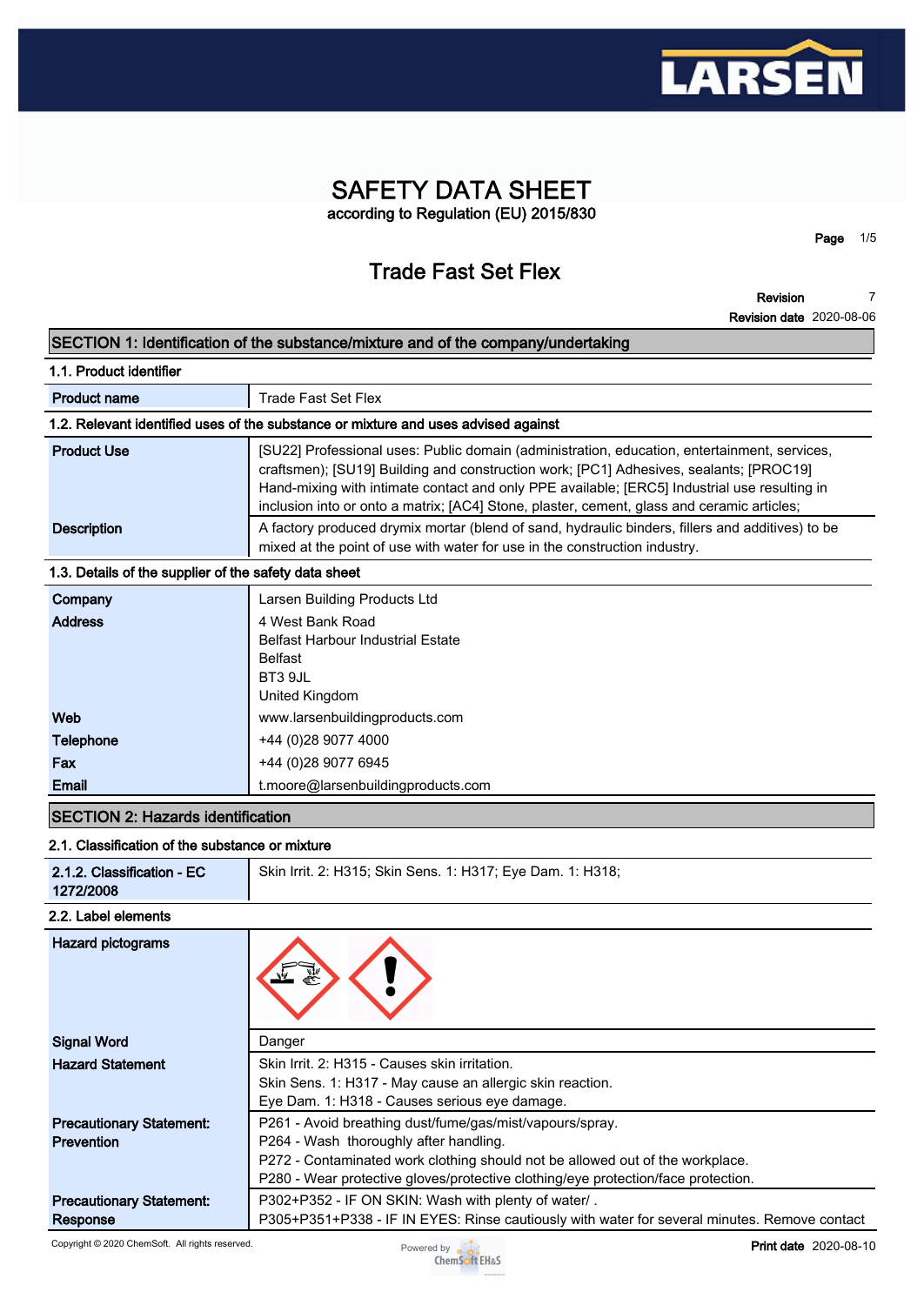| 2.2. Label elements             |                                                                                                                                                                                                                                                                                         |
|---------------------------------|-----------------------------------------------------------------------------------------------------------------------------------------------------------------------------------------------------------------------------------------------------------------------------------------|
|                                 | lenses, if present and easy to do. Continue rinsing.<br>P310 - Immediately call a POISON CENTER/doctor/.                                                                                                                                                                                |
|                                 | P321 - Specific treatment (see on this label).                                                                                                                                                                                                                                          |
|                                 | P332+P313 - If skin irritation occurs: Get medical advice/attention.                                                                                                                                                                                                                    |
|                                 | P333+P313 - If skin irritation or rash occurs: Get medical advice/attention.                                                                                                                                                                                                            |
| <b>Precautionary Statement:</b> | P501 - Dispose of contents/container to                                                                                                                                                                                                                                                 |
| <b>Disposal</b>                 |                                                                                                                                                                                                                                                                                         |
| <b>Further information</b>      |                                                                                                                                                                                                                                                                                         |
|                                 | This product contains portland cement which contains Chromium VI. Reducing agents have been<br>added to this product to reduce the risk of allergic dermatitis when the product is mixed with water,<br>providing the product has been stored as directed and is within its shelf life. |

## **SECTION 3: Composition/information on ingredients**

#### **3.2. Mixtures**

## **EC 1272/2008**

| <b>Chemical Name</b>                   | Index No. | CAS No.    | EC No.    | <b>REACH Registration</b><br><b>Number</b> | Classification<br>Conc.<br>$(\%w/w)$     |
|----------------------------------------|-----------|------------|-----------|--------------------------------------------|------------------------------------------|
| Silica Sand (<1% Respirable<br>Quartz) |           | 14808-60-7 | 238-878-4 |                                            | $40 - 50\%$                              |
| <b>Portland Cement</b>                 |           | 65997-15-1 | 266-043-4 |                                            | 20 - 30% Skin Irrit. 2: H315; Skin Sens. |
| Calcium Sulphate                       |           | 7778-18-9  | 231-900-3 |                                            | 1: H317; Eye Dam. 1: H318;<br>1 - 10%    |

## **SECTION 4: First aid measures**

## **4.1. Description of first aid measures**

| Inhalation          | Irritating to respiratory system. Inhalation may cause coughing, tightness of the chest and irritation<br>of the respiratory system. Move the exposed person to fresh air. Seek medical attention. |
|---------------------|----------------------------------------------------------------------------------------------------------------------------------------------------------------------------------------------------|
| Eye contact         | Irritating to eyes. Rinse immediately with plenty of water for 15 minutes holding the eyelids open.<br>Seek medical attention if irritation or symptoms persist.                                   |
| <b>Skin contact</b> | Irritating to skin. Wash off immediately with plenty of soap and water. Remove contaminated<br>clothing. Seek medical attention if irritation or symptoms persist.                                 |
| Ingestion           | Ingestion may cause nausea and vomiting. Seek medical attention if irritation or symptoms persist.<br>DO NOT INDUCE VOMITING.                                                                      |

## **SECTION 5: Firefighting measures**

**5.1. Extinguishing media**

|                                                            | Carbon oxides.                                                |  |
|------------------------------------------------------------|---------------------------------------------------------------|--|
| 5.2. Special hazards arising from the substance or mixture |                                                               |  |
|                                                            | Burning produces irritating, toxic and obnoxious fumes.       |  |
| 5.3. Advice for firefighters                               |                                                               |  |
|                                                            | Self-contained breathing apparatus. Wear protective clothing. |  |
|                                                            |                                                               |  |

#### **SECTION 6: Accidental release measures**

#### **6.1. Personal precautions, protective equipment and emergency procedures**

**Ensure adequate ventilation of the working area. Wear suitable protective equipment.**

#### **6.2. Environmental precautions**

**Do not allow product to enter drains. Prevent further spillage if safe.**

## **6.3. Methods and material for containment and cleaning up**

**Sweep up. Transfer to suitable, labelled containers for disposal. Clean spillage area thoroughly** 

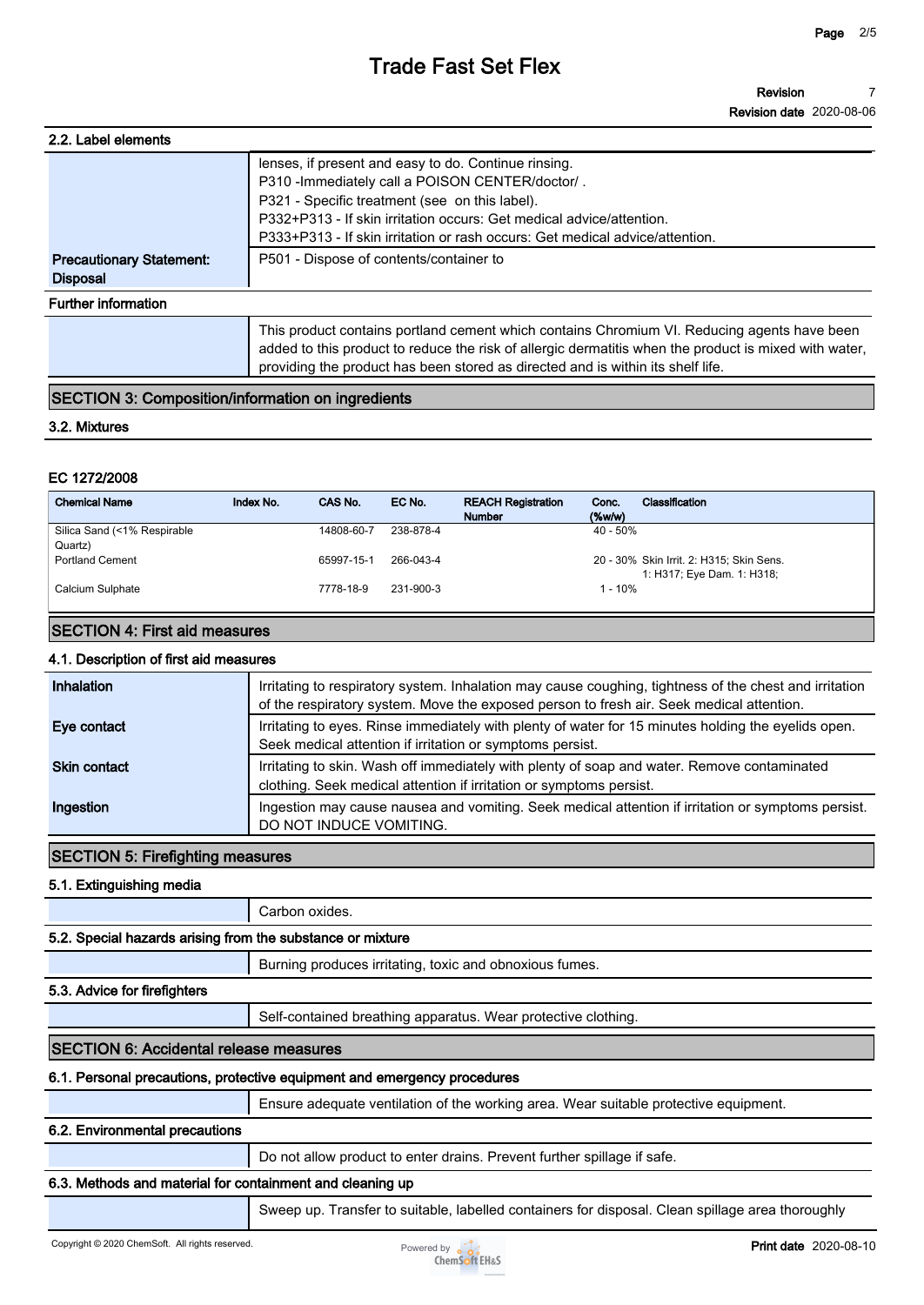**Revision Revision date 2020-08-06 7**

#### **6.3. Methods and material for containment and cleaning up**

**with plenty of water.**

## **SECTION 7: Handling and storage**

#### **7.1. Precautions for safe handling**

**Avoid contact with eyes and skin. Ensure adequate ventilation of the working area. Adopt best Manual Handling considerations when handling, carrying and dispensing.**

### **7.2. Conditions for safe storage, including any incompatibilities**

**Keep in a cool, dry, well ventilated area. Keep containers tightly closed. Store in correctly labelled containers.**

#### **SECTION 8: Exposure controls/personal protection**

#### **8.1. Control parameters**

#### **8.1.1. Exposure Limit Values**

| Calcium Hydroxide                      | WEL 8-hr limit ppm: -         | WEL 8-hr limit mg/m3: 5        |
|----------------------------------------|-------------------------------|--------------------------------|
|                                        | WEL 15 min limit ppm: -       | WEL 15 min limit mg/m3: -      |
|                                        | WEL 8-hr limit mg/m3 total -  | WEL 15 min limit mg/m3 total - |
|                                        | inhalable dust:               | inhalable dust:                |
|                                        | WEL 8-hr limit mg/m3 total -  | WEL 15 min limit mg/m3 total - |
|                                        | respirable dust:              | respirable dust:               |
| <b>Calcium Sulphate</b>                | WEL 8-hr limit ppm:           | WEL 8-hr limit mg/m3:          |
|                                        | WEL 15 min limit ppm:         | WEL 15 min limit mg/m3:        |
|                                        | WEL 8-hr limit mg/m3 total 10 | WEL 15 min limit mg/m3 total   |
|                                        | inhalable dust:               | inhalable dust:                |
|                                        | WEL 8-hr limit mg/m3 total 4  | WEL 15 min limit mg/m3 total   |
|                                        | respirable dust:              | respirable dust:               |
| <b>Portland Cement</b>                 | WEL 8-hr limit ppm: -         | WEL 8-hr limit mg/m3: -        |
|                                        | WEL 15 min limit ppm: -       | WEL 15 min limit mg/m3: -      |
|                                        | WEL 8-hr limit mg/m3 total 10 | WEL 15 min limit mg/m3 total - |
|                                        | inhalable dust:               | inhalable dust:                |
|                                        | WEL 8-hr limit mg/m3 total 4  | WEL 15 min limit mg/m3 total - |
|                                        | respirable dust:              | respirable dust:               |
| Silica Sand (<1% Respirable<br>Quartz) | WEL 8-hr limit ppm:           | WEL 8-hr limit mg/m3: 0.1      |
|                                        | WEL 15 min limit ppm:         | WEL 15 min limit mg/m3:        |
|                                        | WEL 8-hr limit mg/m3 total 10 | WEL 15 min limit mg/m3 total   |
|                                        | inhalable dust:               | inhalable dust:                |
|                                        | WEL 8-hr limit mg/m3 total 4  | WEL 15 min limit mg/m3 total   |
|                                        | respirable dust:              | respirable dust:               |

#### **8.2. Exposure controls**

| 8.2.1. Appropriate engineering<br>controls | Ensure adequate ventilation of the working area.                                         |
|--------------------------------------------|------------------------------------------------------------------------------------------|
| 8.2.2. Individual protection<br>measures   | Appropriate dedicated workwear is generally sufficient under normal handling conditions. |
| Eye / face protection                      | Suitable eye protection.                                                                 |
| Skin protection -<br>Handprotection        | Wear suitable gloves.                                                                    |
| <b>Skin protection - Other</b>             | After contact with skin, wash immediately with plenty of water.                          |

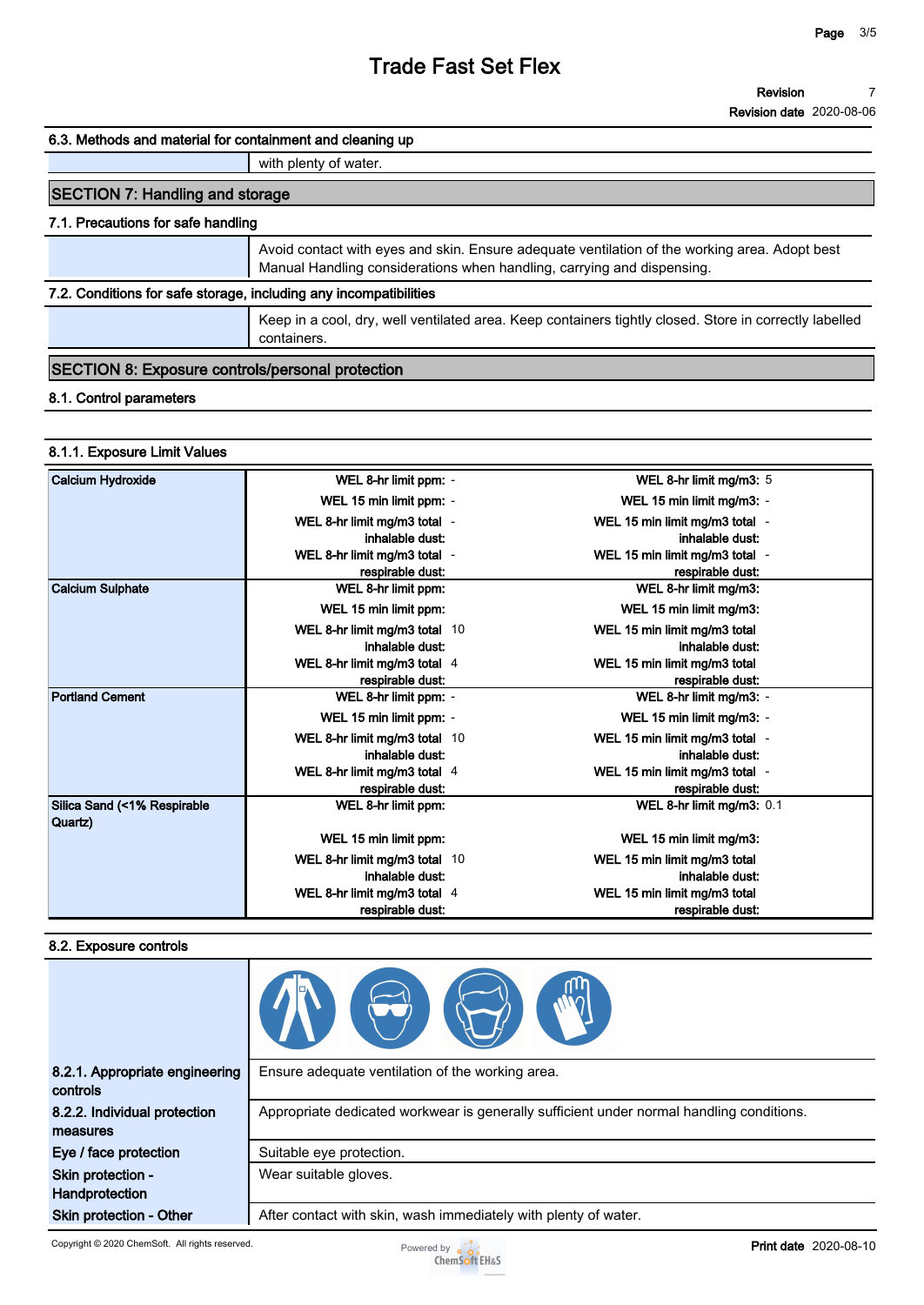| Do not breathe dust. In case of insufficient ventilation, wear suitable respiratory equipment.<br><b>SECTION 9: Physical and chemical properties</b><br>9.1. Information on basic physical and chemical properties<br>Appearance Powder<br>Colour Grey/White<br><b>Solubility</b> Slightly miscible in water<br><b>SECTION 10: Stability and reactivity</b><br>Avoid contact with: Strong acids. Avoid contact with: Strong bases.<br>Stable under normal conditions.<br>10.3. Possibility of hazardous reactions<br>Organic materials.<br>Heat, sparks and open flames.<br>Avoid formation of dust.<br><b>SECTION 11: Toxicological information</b><br>11.1. Information on toxicological effects<br>Irritating to eyes, respiratory system and skin. Contact between cement powder and body fluids<br>(e.g. sweat and eye fluid) may also cause skin and respiratory irritation, dermatitis or burns.<br>Acute effect.<br>produce an allergic reaction.<br>11.1.4. Toxicological Information<br>No data available<br><b>SECTION 12: Ecological information</b><br>No data available<br>No known adverse environmental effects. Do not allow product to enter drains. Do not flush into<br>surface water.<br><b>SECTION 13: Disposal considerations</b><br>Dispose of in compliance with all local and national regulations. Eurpoean Waste Catalogue:. 10<br>10 13 10.<br>Do not empty into drains; dispose of this material and its container in a safe way.<br><b>SECTION 14: Transport information</b> |                                      | <b>Revision date</b> 2020-08-06                                                               |
|-------------------------------------------------------------------------------------------------------------------------------------------------------------------------------------------------------------------------------------------------------------------------------------------------------------------------------------------------------------------------------------------------------------------------------------------------------------------------------------------------------------------------------------------------------------------------------------------------------------------------------------------------------------------------------------------------------------------------------------------------------------------------------------------------------------------------------------------------------------------------------------------------------------------------------------------------------------------------------------------------------------------------------------------------------------------------------------------------------------------------------------------------------------------------------------------------------------------------------------------------------------------------------------------------------------------------------------------------------------------------------------------------------------------------------------------------------------------------------------------------------------|--------------------------------------|-----------------------------------------------------------------------------------------------|
|                                                                                                                                                                                                                                                                                                                                                                                                                                                                                                                                                                                                                                                                                                                                                                                                                                                                                                                                                                                                                                                                                                                                                                                                                                                                                                                                                                                                                                                                                                             | 8.2. Exposure controls               |                                                                                               |
|                                                                                                                                                                                                                                                                                                                                                                                                                                                                                                                                                                                                                                                                                                                                                                                                                                                                                                                                                                                                                                                                                                                                                                                                                                                                                                                                                                                                                                                                                                             | <b>Respiratory protection</b>        |                                                                                               |
|                                                                                                                                                                                                                                                                                                                                                                                                                                                                                                                                                                                                                                                                                                                                                                                                                                                                                                                                                                                                                                                                                                                                                                                                                                                                                                                                                                                                                                                                                                             |                                      |                                                                                               |
|                                                                                                                                                                                                                                                                                                                                                                                                                                                                                                                                                                                                                                                                                                                                                                                                                                                                                                                                                                                                                                                                                                                                                                                                                                                                                                                                                                                                                                                                                                             |                                      |                                                                                               |
|                                                                                                                                                                                                                                                                                                                                                                                                                                                                                                                                                                                                                                                                                                                                                                                                                                                                                                                                                                                                                                                                                                                                                                                                                                                                                                                                                                                                                                                                                                             |                                      |                                                                                               |
|                                                                                                                                                                                                                                                                                                                                                                                                                                                                                                                                                                                                                                                                                                                                                                                                                                                                                                                                                                                                                                                                                                                                                                                                                                                                                                                                                                                                                                                                                                             |                                      |                                                                                               |
|                                                                                                                                                                                                                                                                                                                                                                                                                                                                                                                                                                                                                                                                                                                                                                                                                                                                                                                                                                                                                                                                                                                                                                                                                                                                                                                                                                                                                                                                                                             |                                      |                                                                                               |
|                                                                                                                                                                                                                                                                                                                                                                                                                                                                                                                                                                                                                                                                                                                                                                                                                                                                                                                                                                                                                                                                                                                                                                                                                                                                                                                                                                                                                                                                                                             |                                      |                                                                                               |
|                                                                                                                                                                                                                                                                                                                                                                                                                                                                                                                                                                                                                                                                                                                                                                                                                                                                                                                                                                                                                                                                                                                                                                                                                                                                                                                                                                                                                                                                                                             | 10.1. Reactivity                     |                                                                                               |
|                                                                                                                                                                                                                                                                                                                                                                                                                                                                                                                                                                                                                                                                                                                                                                                                                                                                                                                                                                                                                                                                                                                                                                                                                                                                                                                                                                                                                                                                                                             |                                      |                                                                                               |
|                                                                                                                                                                                                                                                                                                                                                                                                                                                                                                                                                                                                                                                                                                                                                                                                                                                                                                                                                                                                                                                                                                                                                                                                                                                                                                                                                                                                                                                                                                             | 10.2. Chemical stability             |                                                                                               |
|                                                                                                                                                                                                                                                                                                                                                                                                                                                                                                                                                                                                                                                                                                                                                                                                                                                                                                                                                                                                                                                                                                                                                                                                                                                                                                                                                                                                                                                                                                             |                                      |                                                                                               |
|                                                                                                                                                                                                                                                                                                                                                                                                                                                                                                                                                                                                                                                                                                                                                                                                                                                                                                                                                                                                                                                                                                                                                                                                                                                                                                                                                                                                                                                                                                             |                                      |                                                                                               |
|                                                                                                                                                                                                                                                                                                                                                                                                                                                                                                                                                                                                                                                                                                                                                                                                                                                                                                                                                                                                                                                                                                                                                                                                                                                                                                                                                                                                                                                                                                             |                                      |                                                                                               |
|                                                                                                                                                                                                                                                                                                                                                                                                                                                                                                                                                                                                                                                                                                                                                                                                                                                                                                                                                                                                                                                                                                                                                                                                                                                                                                                                                                                                                                                                                                             | 10.4. Conditions to avoid            |                                                                                               |
|                                                                                                                                                                                                                                                                                                                                                                                                                                                                                                                                                                                                                                                                                                                                                                                                                                                                                                                                                                                                                                                                                                                                                                                                                                                                                                                                                                                                                                                                                                             |                                      |                                                                                               |
|                                                                                                                                                                                                                                                                                                                                                                                                                                                                                                                                                                                                                                                                                                                                                                                                                                                                                                                                                                                                                                                                                                                                                                                                                                                                                                                                                                                                                                                                                                             | <b>Further information</b>           |                                                                                               |
|                                                                                                                                                                                                                                                                                                                                                                                                                                                                                                                                                                                                                                                                                                                                                                                                                                                                                                                                                                                                                                                                                                                                                                                                                                                                                                                                                                                                                                                                                                             |                                      |                                                                                               |
|                                                                                                                                                                                                                                                                                                                                                                                                                                                                                                                                                                                                                                                                                                                                                                                                                                                                                                                                                                                                                                                                                                                                                                                                                                                                                                                                                                                                                                                                                                             |                                      |                                                                                               |
|                                                                                                                                                                                                                                                                                                                                                                                                                                                                                                                                                                                                                                                                                                                                                                                                                                                                                                                                                                                                                                                                                                                                                                                                                                                                                                                                                                                                                                                                                                             |                                      |                                                                                               |
|                                                                                                                                                                                                                                                                                                                                                                                                                                                                                                                                                                                                                                                                                                                                                                                                                                                                                                                                                                                                                                                                                                                                                                                                                                                                                                                                                                                                                                                                                                             | <b>Acute toxicity</b>                |                                                                                               |
|                                                                                                                                                                                                                                                                                                                                                                                                                                                                                                                                                                                                                                                                                                                                                                                                                                                                                                                                                                                                                                                                                                                                                                                                                                                                                                                                                                                                                                                                                                             | Serious eye damage/irritation        |                                                                                               |
|                                                                                                                                                                                                                                                                                                                                                                                                                                                                                                                                                                                                                                                                                                                                                                                                                                                                                                                                                                                                                                                                                                                                                                                                                                                                                                                                                                                                                                                                                                             | Respiratory or skin<br>sensitisation | May cause sensitisation by skin contact. Contains portland Cement (contains Chromium VI). May |
|                                                                                                                                                                                                                                                                                                                                                                                                                                                                                                                                                                                                                                                                                                                                                                                                                                                                                                                                                                                                                                                                                                                                                                                                                                                                                                                                                                                                                                                                                                             |                                      |                                                                                               |
|                                                                                                                                                                                                                                                                                                                                                                                                                                                                                                                                                                                                                                                                                                                                                                                                                                                                                                                                                                                                                                                                                                                                                                                                                                                                                                                                                                                                                                                                                                             |                                      |                                                                                               |
|                                                                                                                                                                                                                                                                                                                                                                                                                                                                                                                                                                                                                                                                                                                                                                                                                                                                                                                                                                                                                                                                                                                                                                                                                                                                                                                                                                                                                                                                                                             |                                      |                                                                                               |
|                                                                                                                                                                                                                                                                                                                                                                                                                                                                                                                                                                                                                                                                                                                                                                                                                                                                                                                                                                                                                                                                                                                                                                                                                                                                                                                                                                                                                                                                                                             | 12.1. Toxicity                       |                                                                                               |
|                                                                                                                                                                                                                                                                                                                                                                                                                                                                                                                                                                                                                                                                                                                                                                                                                                                                                                                                                                                                                                                                                                                                                                                                                                                                                                                                                                                                                                                                                                             |                                      |                                                                                               |
|                                                                                                                                                                                                                                                                                                                                                                                                                                                                                                                                                                                                                                                                                                                                                                                                                                                                                                                                                                                                                                                                                                                                                                                                                                                                                                                                                                                                                                                                                                             | <b>Further information</b>           |                                                                                               |
|                                                                                                                                                                                                                                                                                                                                                                                                                                                                                                                                                                                                                                                                                                                                                                                                                                                                                                                                                                                                                                                                                                                                                                                                                                                                                                                                                                                                                                                                                                             |                                      |                                                                                               |
|                                                                                                                                                                                                                                                                                                                                                                                                                                                                                                                                                                                                                                                                                                                                                                                                                                                                                                                                                                                                                                                                                                                                                                                                                                                                                                                                                                                                                                                                                                             |                                      |                                                                                               |
|                                                                                                                                                                                                                                                                                                                                                                                                                                                                                                                                                                                                                                                                                                                                                                                                                                                                                                                                                                                                                                                                                                                                                                                                                                                                                                                                                                                                                                                                                                             | <b>General information</b>           |                                                                                               |
|                                                                                                                                                                                                                                                                                                                                                                                                                                                                                                                                                                                                                                                                                                                                                                                                                                                                                                                                                                                                                                                                                                                                                                                                                                                                                                                                                                                                                                                                                                             |                                      | 13 11 wastes from cement-based composite materials other than those mentioned in 10 13 09 and |
|                                                                                                                                                                                                                                                                                                                                                                                                                                                                                                                                                                                                                                                                                                                                                                                                                                                                                                                                                                                                                                                                                                                                                                                                                                                                                                                                                                                                                                                                                                             | <b>Disposal methods</b>              |                                                                                               |
|                                                                                                                                                                                                                                                                                                                                                                                                                                                                                                                                                                                                                                                                                                                                                                                                                                                                                                                                                                                                                                                                                                                                                                                                                                                                                                                                                                                                                                                                                                             |                                      |                                                                                               |
|                                                                                                                                                                                                                                                                                                                                                                                                                                                                                                                                                                                                                                                                                                                                                                                                                                                                                                                                                                                                                                                                                                                                                                                                                                                                                                                                                                                                                                                                                                             |                                      |                                                                                               |

## **14.1. UN number**